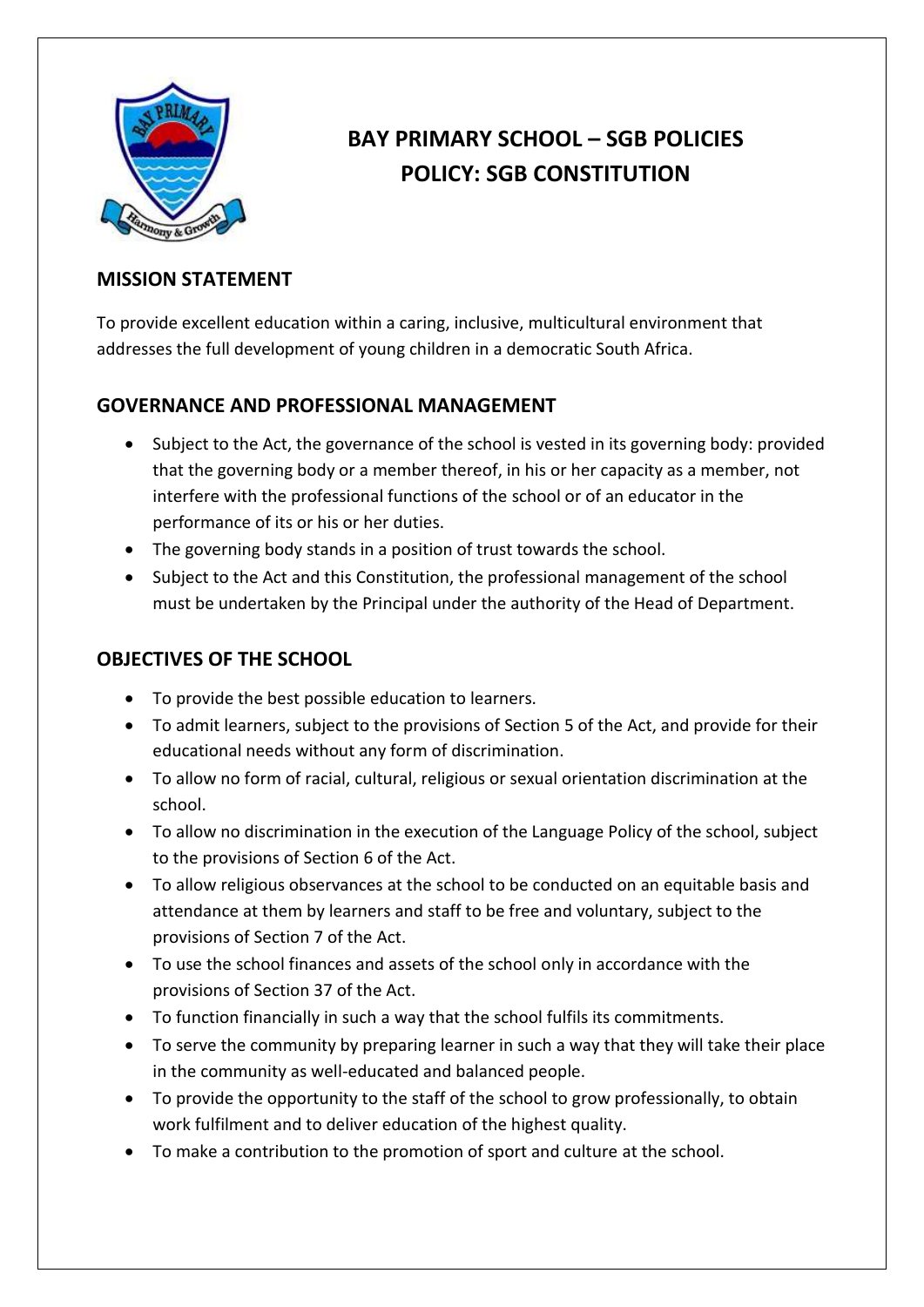# **FUNCTIONS AND ALLOCATION OF FUNCTIONS OF THE GOVERNING BODY**

- The Governing Body performs the functions that fall within its powers and that are necessary for the welfare of the school, subject to the provisions of Sections 20 and 21 of the Act.
- The Governing Body uses the school funds and assets of the school in accordance with the provisions of Section 37 of the Act.
- The Governing Body must provide services and facilities in the interest of the learners and of education.
- The Governing Body must appoint auditors, in accordance with the provisions of section 43 of the Act, to audit the financial records and statements of the school.
- The Governing Body must adopt a code of conduct for the learners and play a part in the formulation of all school policies.
- The Governing Body must suspend and or recommend the expulsion of learners in accordance with the provisions of Section 9 of the Act.
- The Governing Body must see to it that school fees are levied and may enforce the payment thereof.
- The Governing Body drafts the mission and value statement of the school.

# **LIABILITIES OF MEMBERS OF THE GOVERNING BODY**

A member of the governing body is not liable for any debt, damage or loss incurred by the school unless he or she acted without authorization, with malicious intent or negligently and can, therefore, be held responsible for such, debt, damage or loss.

# **COMPOSITION OF THE GOVERNING BODY**

Educator The SGB consists of: 5 elected members from the parent body, 2 educators, 1 non educator and the Principal. The Governing Body of the school is composed in accordance with the provisions of measure 2 of the measures.

# **TERMS OF OFFICE OF MEMBERS OF THE GOVERNING BODY**

3 years.

# **QUORUM**

At least one or more than half of the members of the SGB, composed in accordance with the provision of measure 2(1) of the measures, shall constitute a quorum.

# **ELECTION OF OFFICE BEARERS OF THE GOVERNING BODY**

Subject to the provision of the measures, the SGB elects from its ranks, at the first meeting office bearers who will include at least a chairperson, a treasurer and a secretary.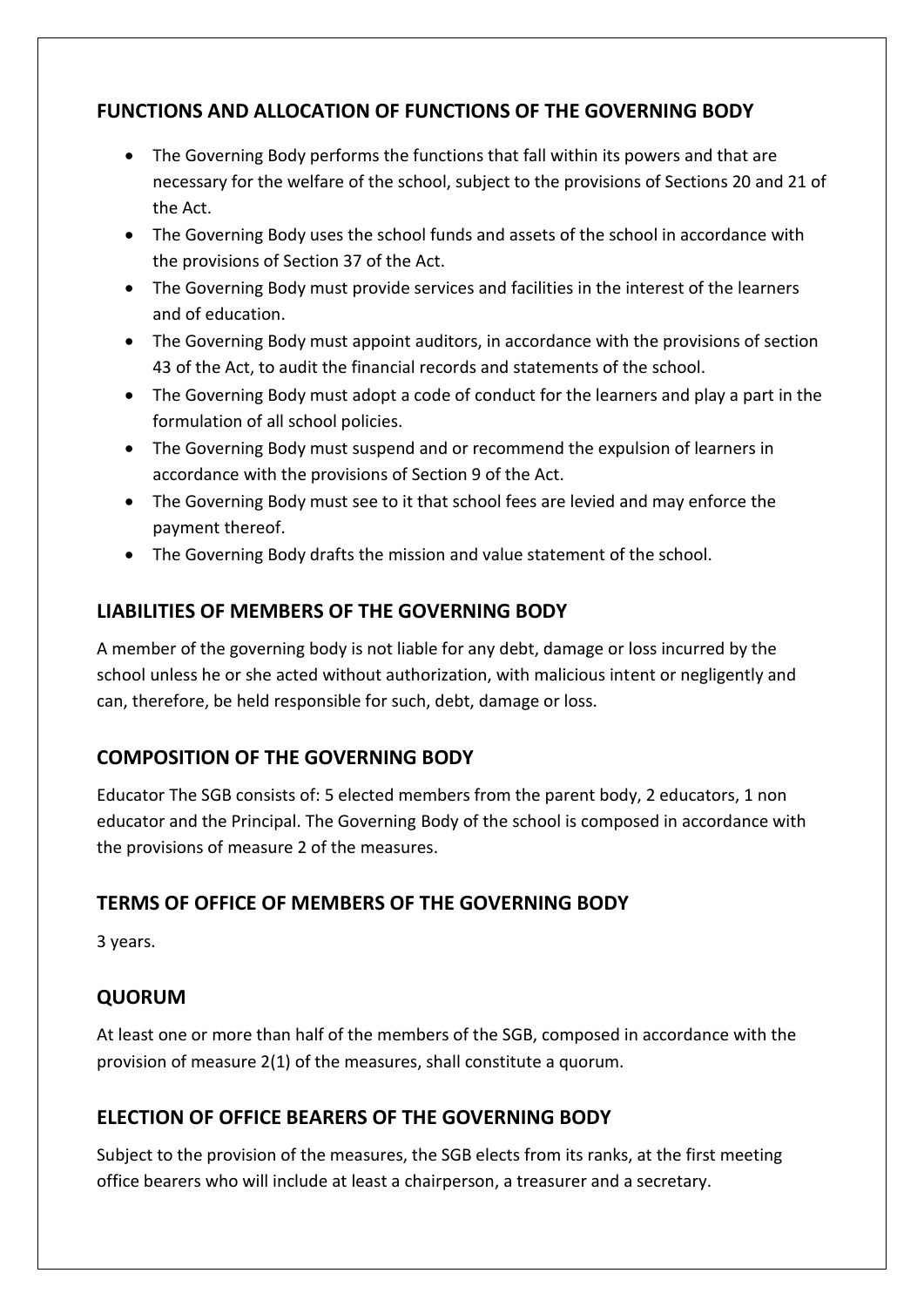#### **TERMS OF OFFICE OF OFFICE BEARERS**

- 3 years from the date of their election.
- An office bearer may be re-elected after the expiry of his/her term of office.

#### **APOLOGIES FOR ABSENCE OF MEMBERS OF THE GOVERNING BODY**

The SGB accepts leave of absence of a member or members for a period determined by the Governing Body.

# **CO-OPTED MEMBERS OF THE GOVERNING BODY**

- A casual vacancy occurs and is filled in accordance with the provisions of the measures.
- A maximum of 6 members may be co-opted.

#### **COMMITTEES**

- The Governing Body may, in accordance with the provisions of Section 20 of the Act, appoint one or more committees to advise it and, subject to the instructions of the Governing Body, to perform such functions as the Governing Body may determine.
- The Governing Body may alter or invalidate any decision of a committee contemplated in the above bullet.

#### **MEETINGS**

- The Governing Body shall meet at least once a term. Bay SGB meets twice a term.
- The Governing Body shall meet with learners, parents, educators and other staff at the school, respectively, at least once a year.
- The Governing Body shall render a report on its activities to parents, educators, learners and other staff of the school at least once a year and circulate an annual financial report to the parents.
- Meetings of the Governing Body are held in accordance with the provisions of the measures.
- Each member of the Governing Body has one vote. At the conclusion of voting, the chairperson shall, in addition to his or her deliberate vote, have a casting vote.
- A member must withdraw from a meeting for the duration of the discussion and decision making on any issue in which the member has a personal interest.

# **MINUTES OF PROCEEDINGS OF MEETINGS**

The minutes of the meetings of the Governing Body shall be dealt with in accordance with the provisions of the measures.